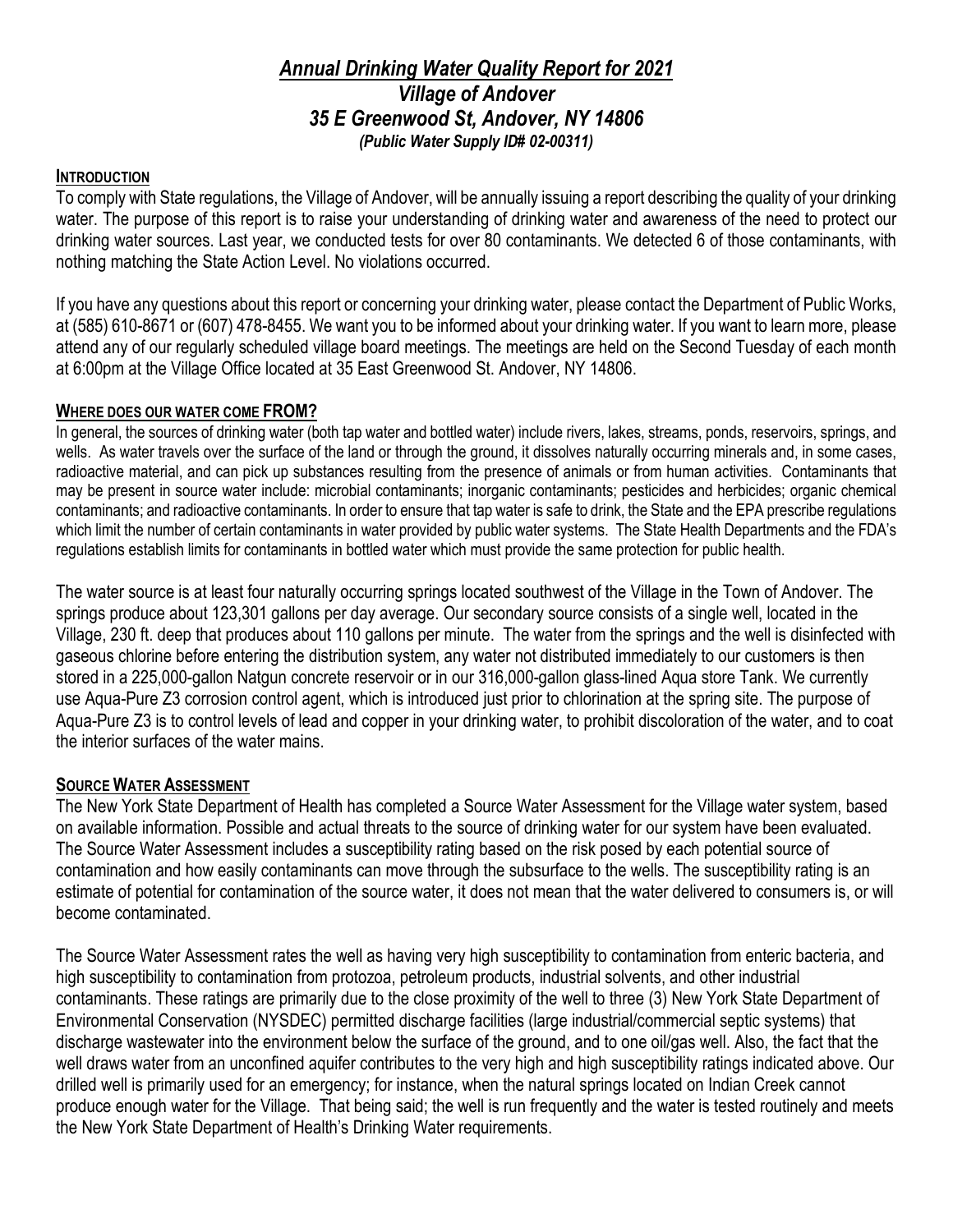## **FACTS AND FIGURES**

Our water system serves a population of about 1085 customers through 440 service connections. The total water produced in 2021 from the springs and well was 53,233,000 gallons. The daily average of water treated and pumped into the distribution system was 145,800 gallons. Our highest single day was 193,000 gallons, recorded on November 28, 2021. The amount of water delivered to customers was about 41,057,000 gallons. Our storage tanks overflowed approximately 12,176,000 gallons of water in 2021. The overflow is metered at the Aquastore glass-lined storage tank, and estimated at the Natgun concrete storage tank. Customer charges \$4.50 per 1,000 gallons of water used with a base charge of \$18.00 per month increasing to \$5.00 per 1,000 gallons of water and a base charge of \$20.00 starting June 1, 2021 per month.

### **ARE THERE CONTAMINANTS IN OUR DRINKING WATER?**

As the State regulations require, we routinely test your drinking water for numerous contaminants. These contaminants include: total coliform & E. coli bacteria, inorganic compounds, nitrate, nitrite, lead and copper, volatile organic compounds, total trihalomethanes, total haloacetic acids, radiological and synthetic organic compounds. The table presented below depicts which compounds were detected in your drinking water. The State allows us to test for some contaminants less than once per year because the concentrations of these contaminants do not change frequently.

It should be noted that all drinking water, including bottled drinking water, may be reasonably expected to contain at least small amounts of some contaminants. The presence of contaminants does not necessarily indicate that water poses a health risk. More information about contaminants and potential health effects can be obtained by calling the EPA's Safe Drinking Water Hotline (800-426-4791) or the Allegany County Health Department at (716) 268-9250.

### DEFINITIONS:

*Maximum Contaminant Level* (MCL): The highest level of a contaminant that is allowed in drinking water.

*Maximum Contaminant Level Goal* (MCLG): The level of a contaminant in drinking water below which there is no known or expected risk to health. MCLGs allow for a margin of safety.

*Action Level* (AL): The concentration of a contaminant which, if exceeded, triggers treatment or other requirements which a water system must follow.

*Treatment Technique* (TT): A required process intended to reduce the level of a contaminant in drinking water.

*Milligrams per liter* (mg/l): Corresponds to one part of liquid in one million parts of liquid (parts per million - ppm).

*Micrograms per liter* (ug/l): Corresponds to one part of liquid in one billion parts of liquid (parts per billion - ppb).

**Picocuries per liter** (pCi/L): A measure of the radioactivity in water.

*Millionths of Fiber per liter (MFL)*: Corresponds to a millionths of fiber per liter.

**Maximum Residual Disinfectant Level (MRDL):** The highest level of a disinfectant allowed in drinking water without causing an unacceptable possibility of adverse health effects.

**Maximum Residual Disinfectant Level goal (MRDL):** The level of drinking water disinfectant below which there is no known or expected risk of health.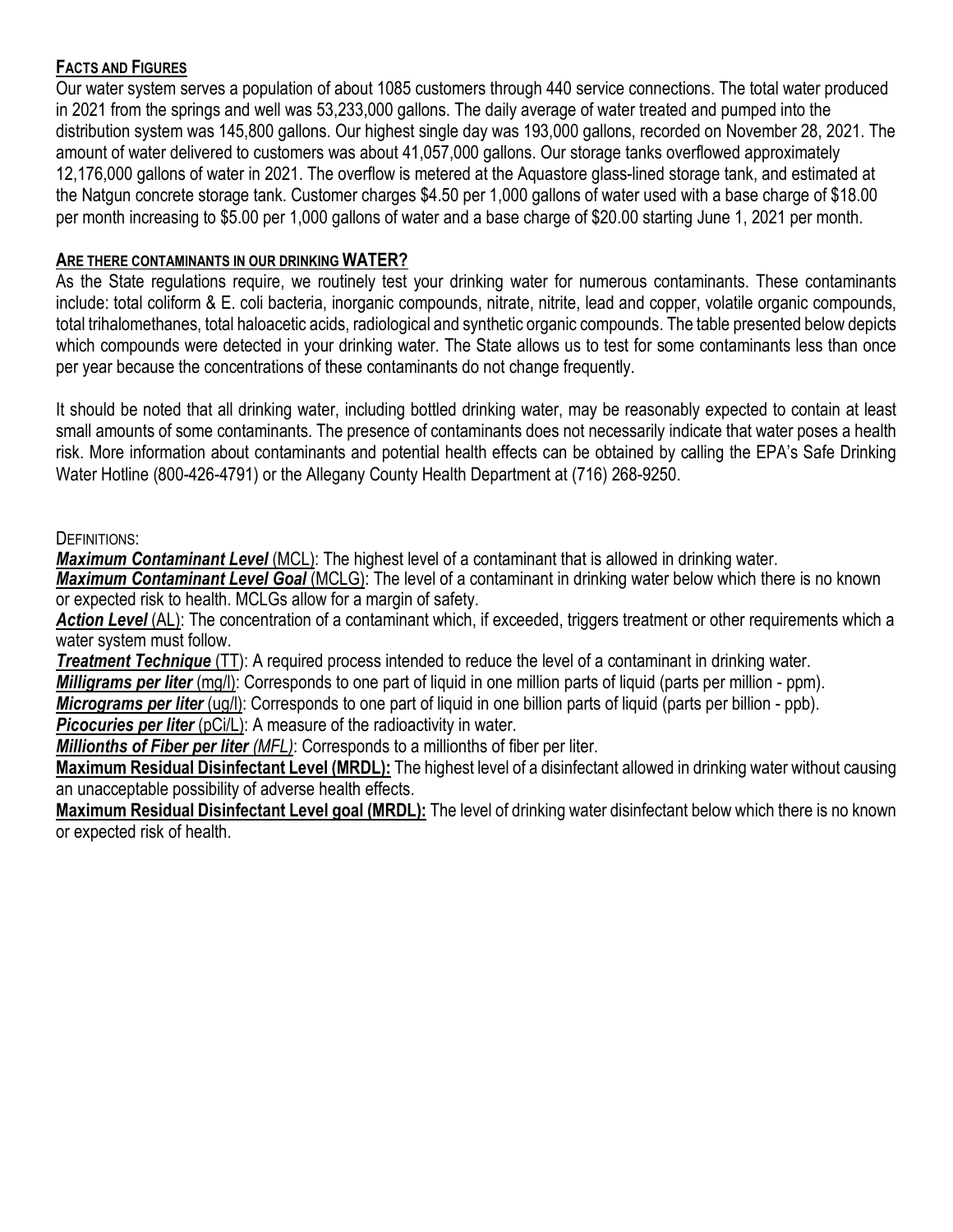| <b>Table of Detected Contaminants</b>                                      |                            |                        |                                                   |                                   |                |                                               |                                                                                                                                               |
|----------------------------------------------------------------------------|----------------------------|------------------------|---------------------------------------------------|-----------------------------------|----------------|-----------------------------------------------|-----------------------------------------------------------------------------------------------------------------------------------------------|
| Contaminant                                                                | <b>Violation</b><br>Yes/No | Date of<br>Sample      | <b>Level Detected</b><br>(Average/Max)<br>(Range) | <b>Unit</b><br><b>Measurement</b> | <b>MCLG</b>    | Regulatory<br>Limit<br>(MCL,TT,AL,<br>or MFL) | <b>Likely Source of Contamination</b>                                                                                                         |
| Barium                                                                     | <b>No</b>                  | 12/02/2020             | .0288                                             | mg/L                              | $\overline{2}$ | $\overline{2}$                                | Discharge from drilling wastes                                                                                                                |
| Chromium                                                                   | No                         | 8/19/2020              | 1.5                                               | Ug/L                              | 100            | 100                                           | Discharge from steel & pulp mills. Erosion from natural deposits.                                                                             |
| Nitrate                                                                    | No                         | 8/19/2020              | .65                                               | mg/L                              | 10             | 10                                            | Run off from fertilizer use. Leaching from septic tanks; sewage.<br>Erosion from natural deposits.                                            |
| Combined<br>Radium 226 &<br>228                                            | <b>No</b>                  | 4/22/2020              | 1.66                                              | PCI/L                             | $\mathbf{0}$   | 5                                             | Erosion from natural deposits.                                                                                                                |
| Fluoride                                                                   | No                         | 11/2/2017              | .3                                                | mq/L                              | <b>NA</b>      | 2.2                                           | Erosion from natural deposits; water additive that promotes strong<br>teeth. Discharge from fertilizer and aluminum factories.                |
| Beta particle &<br><b>Photon Activity</b><br>from manmade<br>radionuclides | <b>No</b>                  | 11/1/2017              | $.82 +/- .56$                                     | PCI/L                             | $\mathbf{0}$   | 50 (FN1)                                      | Erosion from natural deposits and manmade emissions.                                                                                          |
| Carbaryl (FN2)                                                             | No                         | 11/1/2017              | 1.0                                               | Ug/L                              | <b>NA</b>      | 50                                            | May be present from application of crop insecticides.                                                                                         |
| Total<br>Trihalomethanes                                                   | <b>No</b>                  | 7/19/2017              | 3.3                                               | Ug/L                              | <b>NA</b>      | 80                                            | By-product of drinking water chlorination needed to kill harmful<br>organisms. TTHMs are formed when source water contains organic<br>matter. |
| <b>Total Haloacetic</b><br>Acids                                           | <b>No</b>                  | 7/19/2017              | 2.6                                               | Ug/L                              | <b>NA</b>      | 60                                            | By-product of drinking waters disinfection needed to kill harmful<br>organisms.                                                               |
| Lead                                                                       | No                         | 11/17/2020             | $\overline{1.3}$<br>(FN3)                         | Ug/L                              | $\Omega$       | $AL=15$                                       | Corrosion of household plumbing systems; erosion of natural<br>deposits.                                                                      |
| Copper                                                                     | No                         | 11/17/2020<br>6/9/2020 | .88<br>1.3<br>(FN4)                               | mg/L                              | 1.3            | $AL=1.3$                                      | Corrosion of HH plumbing systems. Erosion from natural deposits.<br>Leaching from wood preservatives.                                         |

#### **Foot Notes**

- 1. The State considers 50 pCi/l to be the level of concern for beta particles.
- 2. Unspecified Organic contaminant classification as defined in 10 NYCRR Part 5.
- 3. The level presented represents the 90th percentile of the 20 sites tested. A percentile is a value on a scale of 100 that indicates the percent of a distribution that is equal to or below it. The 90th percentile is equal to or greater than 90% of the lead values detected at your water system. In this case, 20 samples were collected at your water system and the 90th percentile value was the 1.3 ug/l. The action level for lead was not exceeded at any of the sites tested.
- 4. The level presented represents the 90th percentile of the 20 samples collected. The action level for copper was matched at one of the 20 sites tested. Follow up protocol, including water quality parameter testing and evaluating the water system's corrosion control program, was implemented to resolve this issue.

#### **IS OUR WATER SYSTEM MEETING OTHER RULES THAT GOVERN OPERATIONS**

While not a violation, the first sample set submitted for copper analysis did not reach the NYSDOH's Action Level limit, with a  $90<sup>th</sup>$  percentile at 1.1 mg/L. Therefore, we must include the following statement in this report: "Copper is an essential nutrient, but some people who drink water containing copper in excess of the action level over a relatively short amount of time could experience gastrointestinal distress. Some people who drink water-containing copper in excess of the action level over many years could suffer liver or kidney damage. People with Wilson's disease should consult their personal doctor. We are actively monitoring implementation of the corrosion control program and sample results were lower during submittal in December 2021.